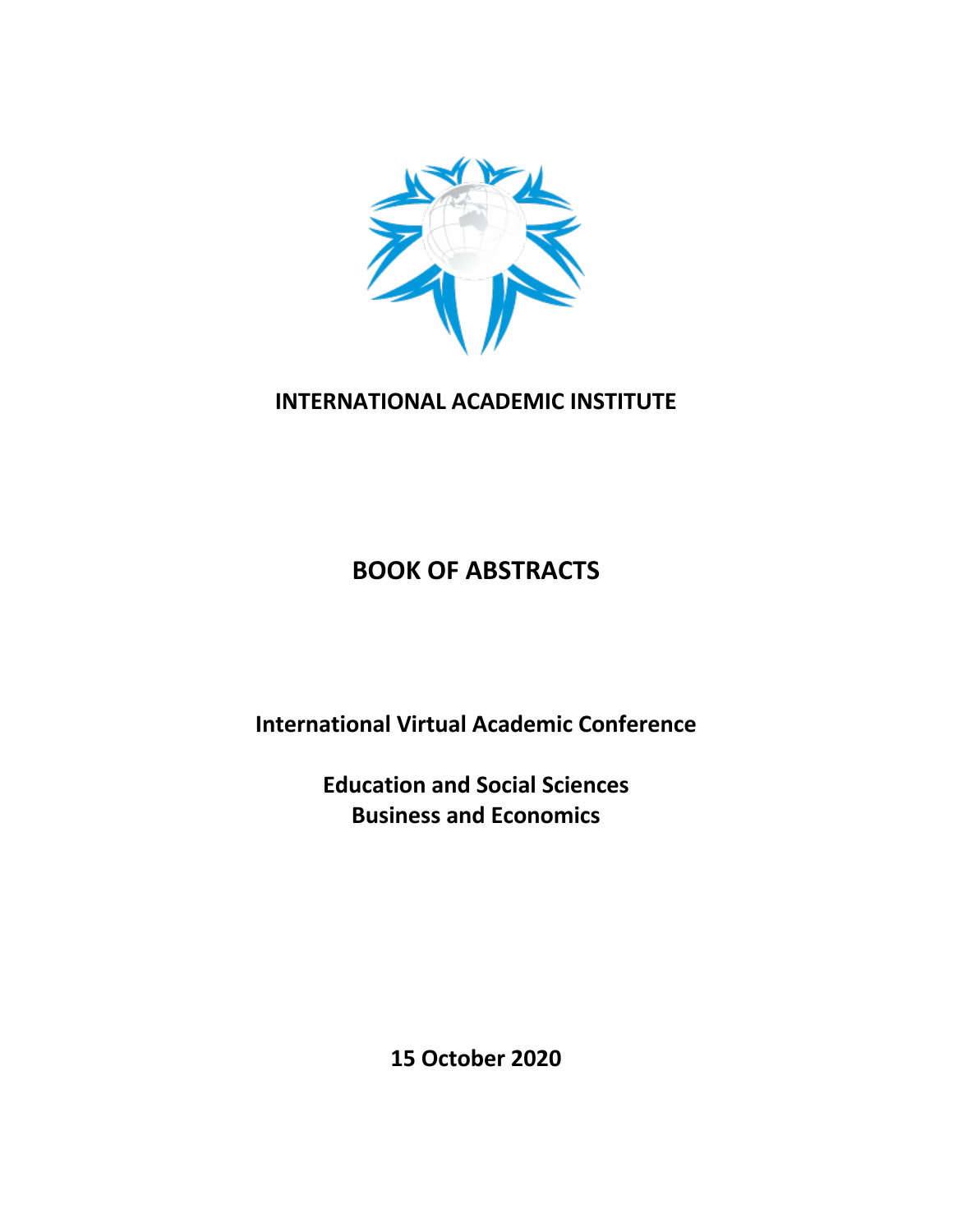### **IAI Book of Abstracts**

 $\mathcal{L}_\mathcal{L} = \{ \mathcal{L}_\mathcal{L} = \{ \mathcal{L}_\mathcal{L} = \{ \mathcal{L}_\mathcal{L} = \{ \mathcal{L}_\mathcal{L} = \{ \mathcal{L}_\mathcal{L} = \{ \mathcal{L}_\mathcal{L} = \{ \mathcal{L}_\mathcal{L} = \{ \mathcal{L}_\mathcal{L} = \{ \mathcal{L}_\mathcal{L} = \{ \mathcal{L}_\mathcal{L} = \{ \mathcal{L}_\mathcal{L} = \{ \mathcal{L}_\mathcal{L} = \{ \mathcal{L}_\mathcal{L} = \{ \mathcal{L}_\mathcal{$ 

#### **Editor:**

Hristina Rucheva Tasev, Dr. Sci, Ss. Cyril and Methodius University, Skopje, Republic of N. Macedonia

#### **Editorial Board:**

Milena Apostolovska-Stepanoska, Dr. Sci, Ss. Cyril and Methodius University, Skopje, Republic of N. Macedonia Vasko Naumovski, Dr. Sci, Ss. Cyril and Methodius University, Skopje, Republic of N. Macedonia Meic Pearse, Dr. Sci, Houghton College NY, USA Elif Uckan Dagdemir, Dr. Sci, Anadoly University, Turkey Mary Mares-Awe, MA, Fulbright Association, Chicago, USA Prof. Massimo Introzzi, Bococca University – Milan, Italy Dr. Zahida Chebchoub, UAE University, Al-Ain Dr. Benal Dikmen, Associate Professor, T.C. İstanbul Yeni Yüz Yıl University Ass. Prof. Arthur Pantelides, American University, Bulgaria Marija Boban, Dr. Sci, Faculty of Law, University of Split, Croatia Gergana Radoykova, Dr. Sci Sofia University St. Kliment Ohridski, Bulgaria Anthon Mark Jay Alguno Rivas, MA, Taguig City University, Philippines Snezana Knezevic, Dr. Sci Faculty of Organizational Sciences, Belgrade,Serbia Eva Pocher, Ph.D., University of Glasgow Ass. Prof. Mariam A. Abu Alim, Yarmouk University, Jordan Ass. Prof Aleksandra Mitrović, University in Kragujevac, Serbia Dr. Dorjana Klosi, University of "Ismail Qemali", Vlore, Albania

### **Secretary and editing:**

Filip Stojkovski International Academic Institute Ul. Todor Aleksandrov br.85-4 Skopje, Republic of N. Macedonia

ISBN 978-608-4881-14-8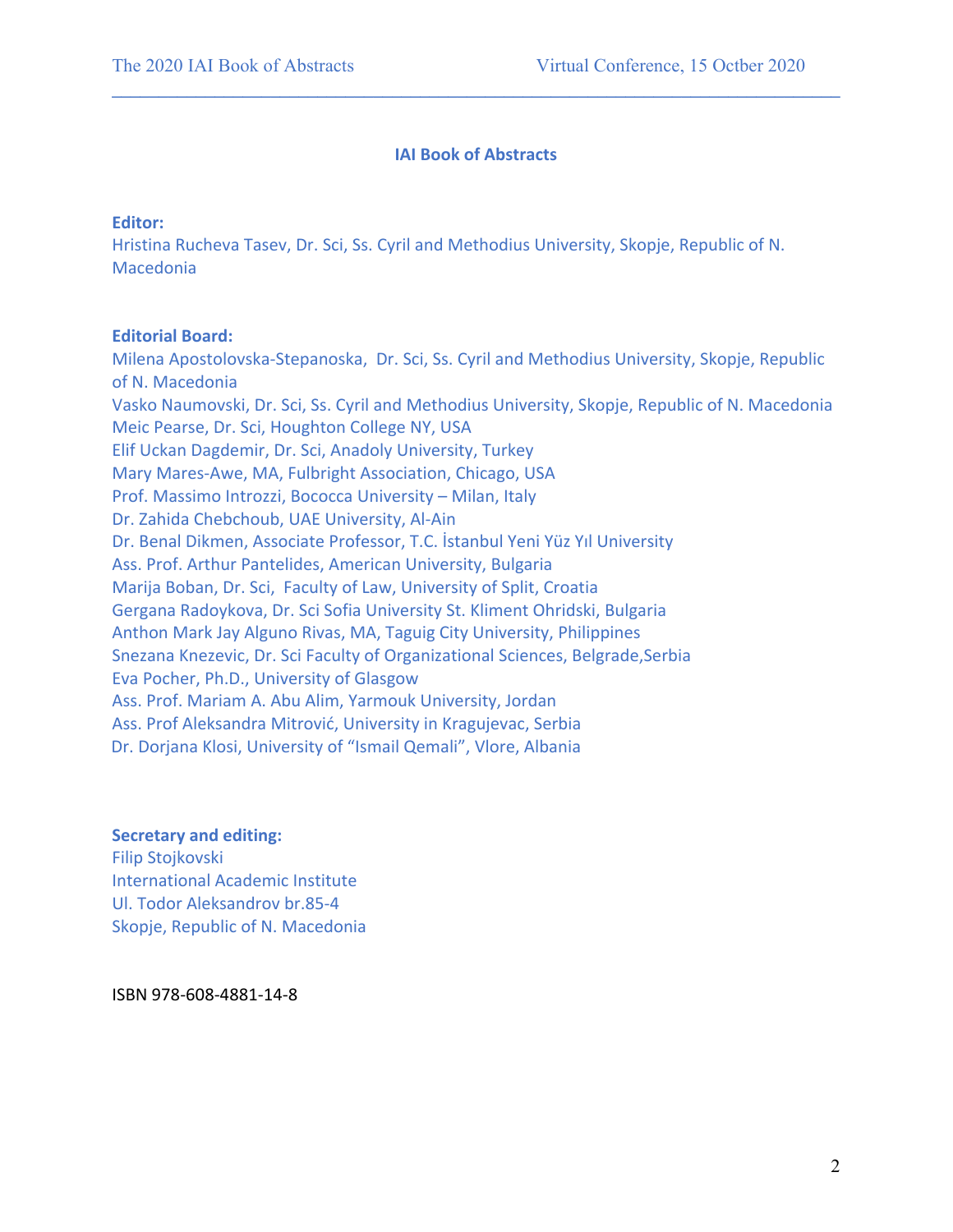## **The use of statistical functions of selected software in a solution of a probability problem**

 $\mathcal{L}_\mathcal{L} = \{ \mathcal{L}_\mathcal{L} = \{ \mathcal{L}_\mathcal{L} = \{ \mathcal{L}_\mathcal{L} = \{ \mathcal{L}_\mathcal{L} = \{ \mathcal{L}_\mathcal{L} = \{ \mathcal{L}_\mathcal{L} = \{ \mathcal{L}_\mathcal{L} = \{ \mathcal{L}_\mathcal{L} = \{ \mathcal{L}_\mathcal{L} = \{ \mathcal{L}_\mathcal{L} = \{ \mathcal{L}_\mathcal{L} = \{ \mathcal{L}_\mathcal{L} = \{ \mathcal{L}_\mathcal{L} = \{ \mathcal{L}_\mathcal{$ 

### **Martin Fajkus1**

*1\*Department of Mathematics, Faculty of Applied Informatics, Tomas Bata University in Zlin, Czech Republic \* Corresponding Author: e-mail: fajkus@utb.cz*

#### **Abstract**

The aim of this paper is to demonstrate some statistical functions of selected types of software. Hence, they can be used in the process of solving some probability problems. The demonstration is made on a typical probability problem which can be solved by the Poisson distribution or, approximately, by the normal distribution. As for the software, discussed are three different types: a) widely used commercial software, b) special commercial software and c) software free of charge.

*Keywords:* probability, Poisson distribution, Excel, Mathematica, GeoGebra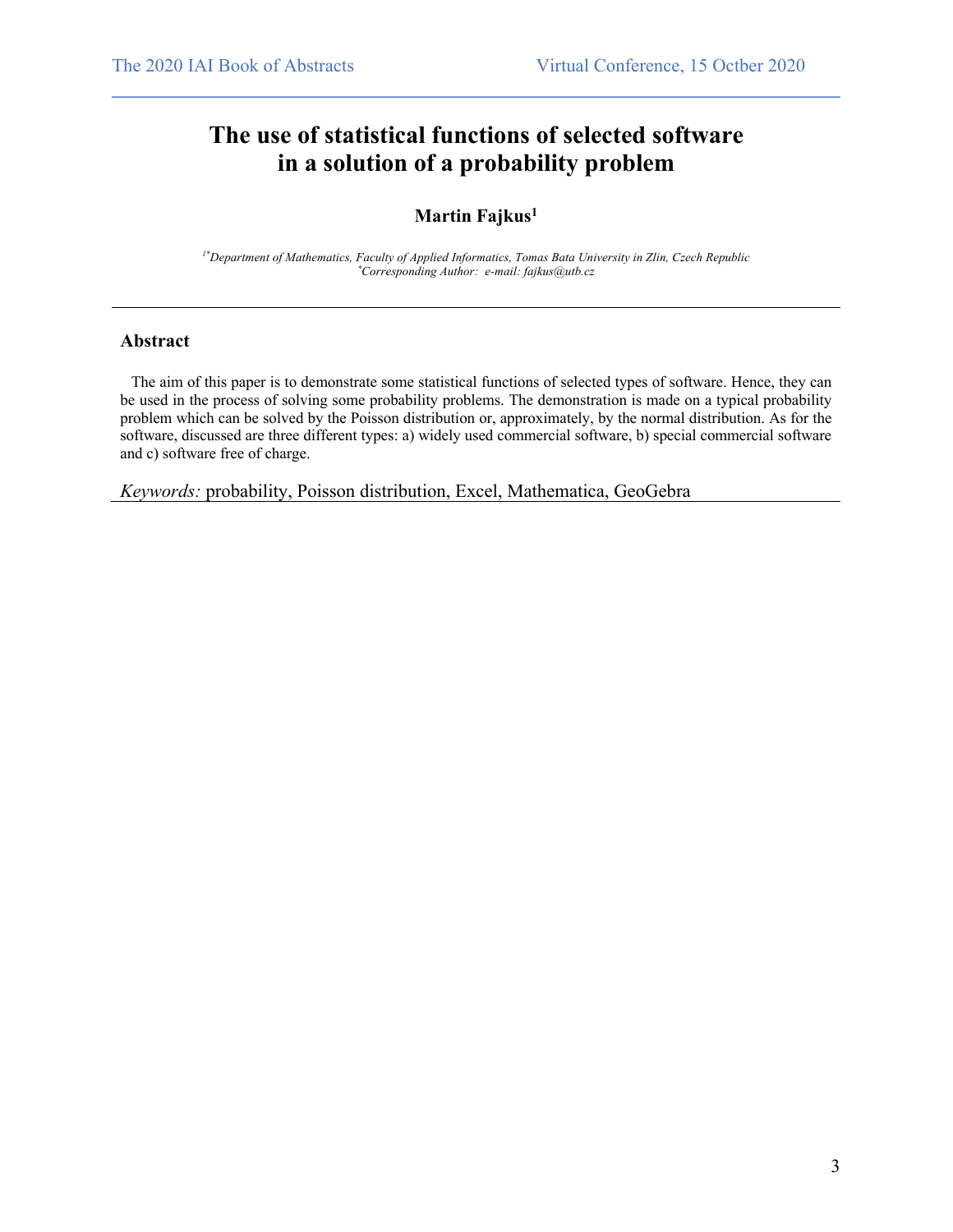## **Tax optimization of a self-employed person in the context of the method of bookkeeping in the condition of the Slovak Republic**

 $\mathcal{L}_\mathcal{L} = \{ \mathcal{L}_\mathcal{L} = \{ \mathcal{L}_\mathcal{L} = \{ \mathcal{L}_\mathcal{L} = \{ \mathcal{L}_\mathcal{L} = \{ \mathcal{L}_\mathcal{L} = \{ \mathcal{L}_\mathcal{L} = \{ \mathcal{L}_\mathcal{L} = \{ \mathcal{L}_\mathcal{L} = \{ \mathcal{L}_\mathcal{L} = \{ \mathcal{L}_\mathcal{L} = \{ \mathcal{L}_\mathcal{L} = \{ \mathcal{L}_\mathcal{L} = \{ \mathcal{L}_\mathcal{L} = \{ \mathcal{L}_\mathcal{$ 

### **Róbert Oravský1 , Anna Bánociová2**

*1\*Department of Finance, Faculty of Economics Technical University of Košice, Slovak Republic 2 Department of Finance, Faculty of Economics Technical University of Košice, Slovak Republic \* Corresponding Author: e-mail: robert.oravsky@tuke.sk*

#### **Abstract**

 The aim of the paper is to clarify the legal possibilities of bookkeeping of a self-employed person who is not a payer of valueadded tax, in the conditions of the Slovak Republic and thus to optimize his income tax. The self-employed person chooses between flat-rate expenses, simple tax records, single-entry bookkeeping, and double-entry bookkeeping. Each method of bookkeeping results in a different way of calculating the taxpayer's tax base and thus has an impact on the income tax itself. It is through the right choice of the method of bookkeeping that a self-employed person who is not in the position of a payer of value-added tax can significantly optimize his tax base and income tax. In accordance with the aim of the paper, we present a case study of a selfemployed person with certain annual income and expenses, while we will analyze each method of bookkeeping, where we will evaluate which method of bookkeeping is most advantageous for taxpayers in terms of tax optimization.

*Keywords:* Tax optimization, personal income tax, self-employed, methods of bookkeeping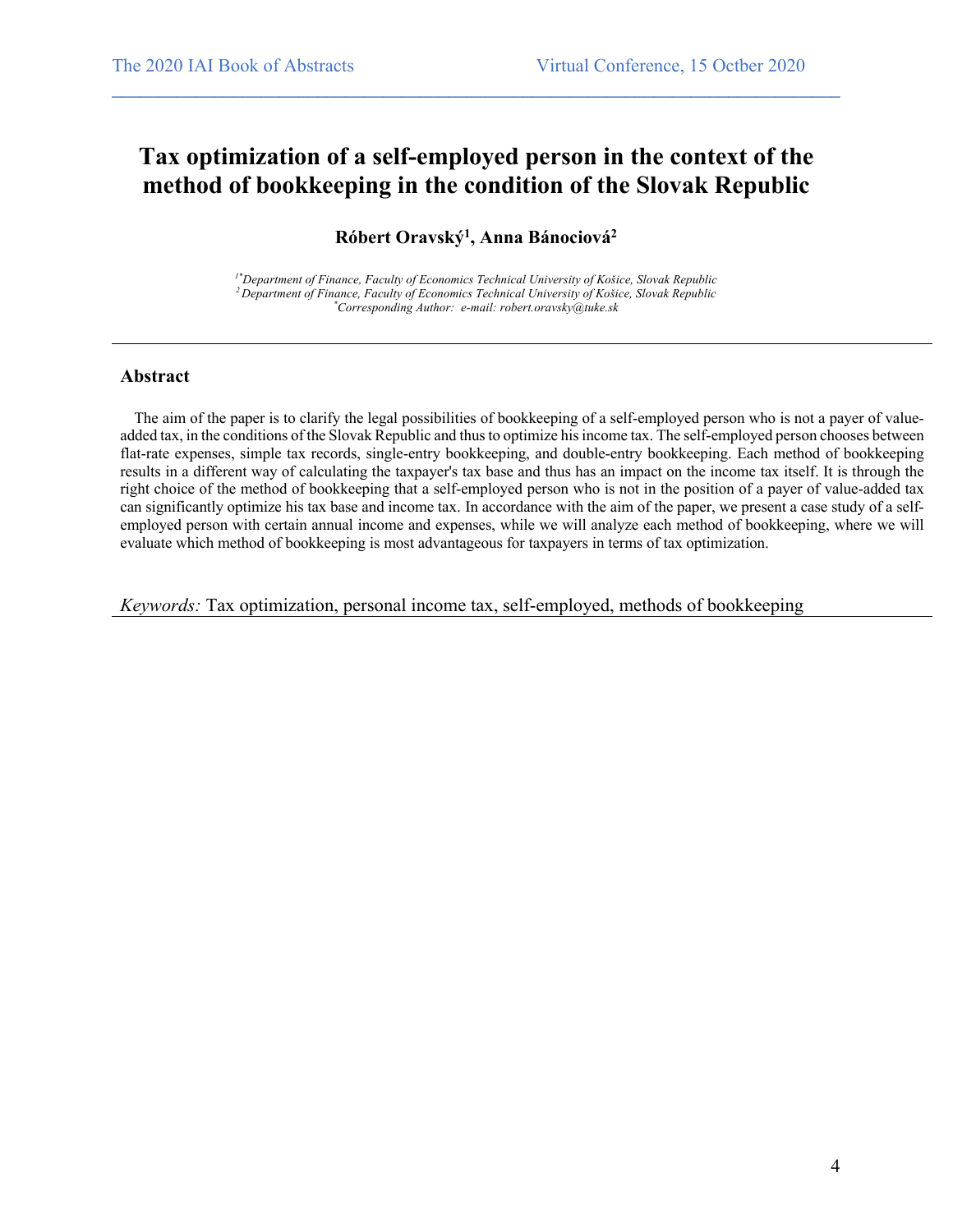## **Financial performance of airlines Literature review**

 $\mathcal{L}_\mathcal{L} = \{ \mathcal{L}_\mathcal{L} = \{ \mathcal{L}_\mathcal{L} = \{ \mathcal{L}_\mathcal{L} = \{ \mathcal{L}_\mathcal{L} = \{ \mathcal{L}_\mathcal{L} = \{ \mathcal{L}_\mathcal{L} = \{ \mathcal{L}_\mathcal{L} = \{ \mathcal{L}_\mathcal{L} = \{ \mathcal{L}_\mathcal{L} = \{ \mathcal{L}_\mathcal{L} = \{ \mathcal{L}_\mathcal{L} = \{ \mathcal{L}_\mathcal{L} = \{ \mathcal{L}_\mathcal{L} = \{ \mathcal{L}_\mathcal{$ 

#### **PhD. Andreas-Daniel COCIȘ1**

*1\*Department of Finance, Faculty of Economics and Business Administration, Babeş-Bolyai University, Cluj-Napoca, Romania; andreas.cocis@econ.ubbcluj.ro \* Corresponding Author: e-mail: danielandreas25@gmail.com*

#### **Abstract**

 The results determined by evaluating the financial performance indicators of a company provide a basis for comparison, both with itself in different periods and with competing companies in the same industry. Financial performance indicators are also used to signal the health of companies in any industry. This article is focused on scientific approaches based on the review of the literature with a dimension in the global airline industry and an approach to the literature in the field of financial performance. The purpose of this article was to analyze the literature available in the field of financial performance in the airline industry. Approximately 50 researches from the literature that overlapped with the field of study and industry were taken for this paper. Thus, the review of the literature offers a fairly varied range in the airline industry when it comes to evaluating, improving, comparing financial performance, but also empirical links with other variables. New methods of evaluating financial performance have emerged; methods of improvement that can increase the ability to predict financial performance; comparison tools in force majeure situations and past events; shaping the opinions of researchers following empirical analyzes. In the literature there are a lot of interesting and diverse research in the field of finance when it comes to analyzing or measuring financial performance in the airline industry. We were able to observe the importance that researchers attach to non-financial information and to determine the empirical links between certain variables. In most articles, rankings of airline companies are built based on financial performance.

*Keywords:* Financial performance, non-financial performance, airlines, corporate social responsibility.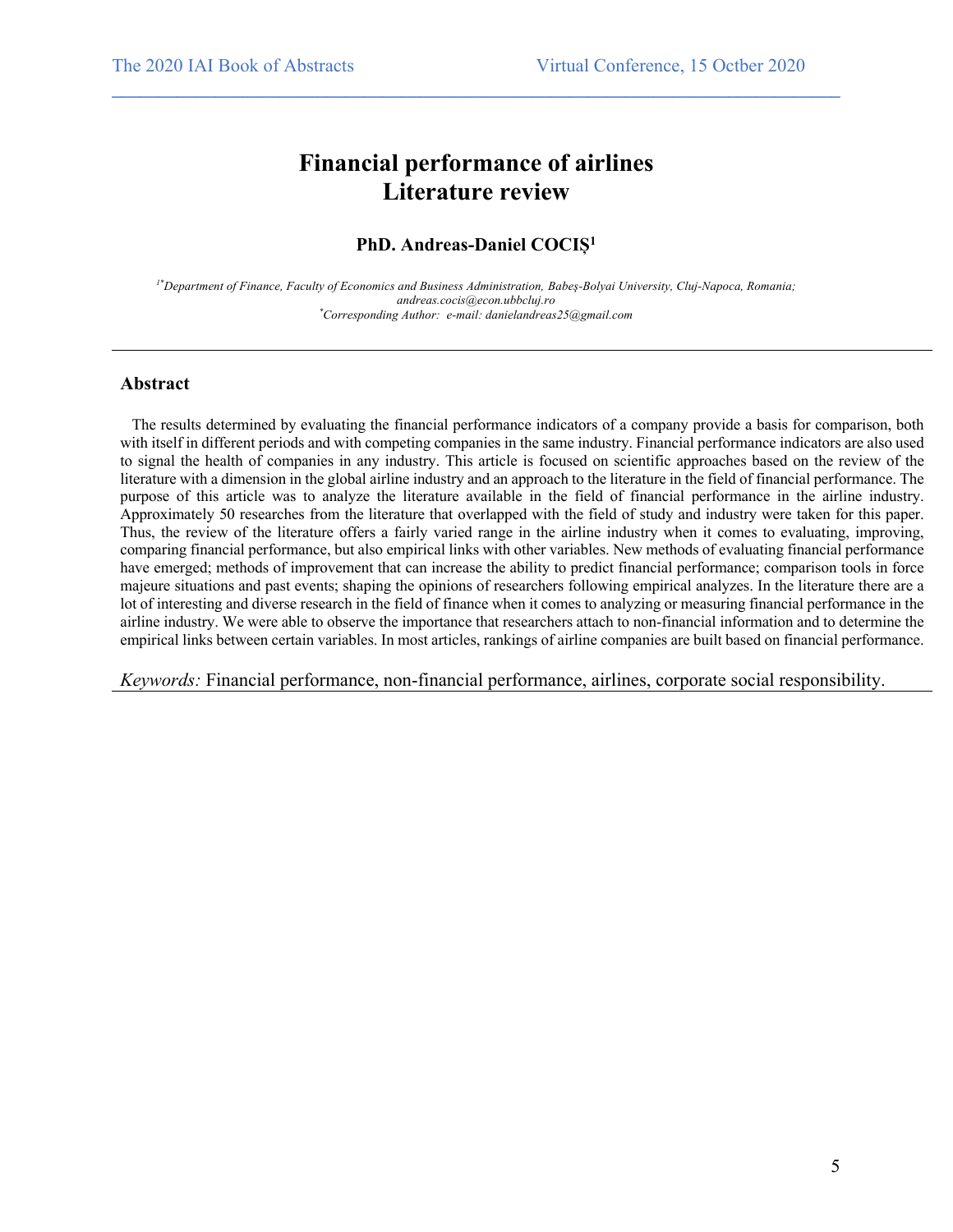### **Input-output analysis of Slovak sectors**

 $\mathcal{L}_\mathcal{L} = \{ \mathcal{L}_\mathcal{L} = \{ \mathcal{L}_\mathcal{L} = \{ \mathcal{L}_\mathcal{L} = \{ \mathcal{L}_\mathcal{L} = \{ \mathcal{L}_\mathcal{L} = \{ \mathcal{L}_\mathcal{L} = \{ \mathcal{L}_\mathcal{L} = \{ \mathcal{L}_\mathcal{L} = \{ \mathcal{L}_\mathcal{L} = \{ \mathcal{L}_\mathcal{L} = \{ \mathcal{L}_\mathcal{L} = \{ \mathcal{L}_\mathcal{L} = \{ \mathcal{L}_\mathcal{L} = \{ \mathcal{L}_\mathcal{$ 

### **Ing. Dominika Varga Oravcová1**

*1\*Department of Economics, Faculty of Economics, Technical University of Košice, Slovakia \* Corresponding Author: e-mail: dominika.varga.oravcova@tuke.sk*

#### **Abstract**

 The globalization of the world economy and the increasing division of labour on a global scale in recent decades have made it important to assess the position, importance of economies and individual sectors and their links with other sectors at home and abroad. The increasing interconnectedness of national economies leads to the need to rethink the traditional view of the comparative advantages and competitiveness of the economy at national level. Traditional indicators of competitiveness and the comparative advantages revealed do not consider the complex links between economies and sectors. The aim of this paper is to examine the development trends and the economic links of the Slovak sectors – services and manufacturing. Using input-output analysis based on World input-output tables we examine which sectors are important for Slovakia in terms of job creation. The results show significant multiplier effect of production growth on job creation in sectors such as retail trade, education, public administration, and human health sector. Surprisingly, the automotive sector as an important sector and the driving force of Slovak economy has significant lower multiplier effects on new job creation.

*Keywords:* employment, input-output model, multipliers, sectors, Slovak economy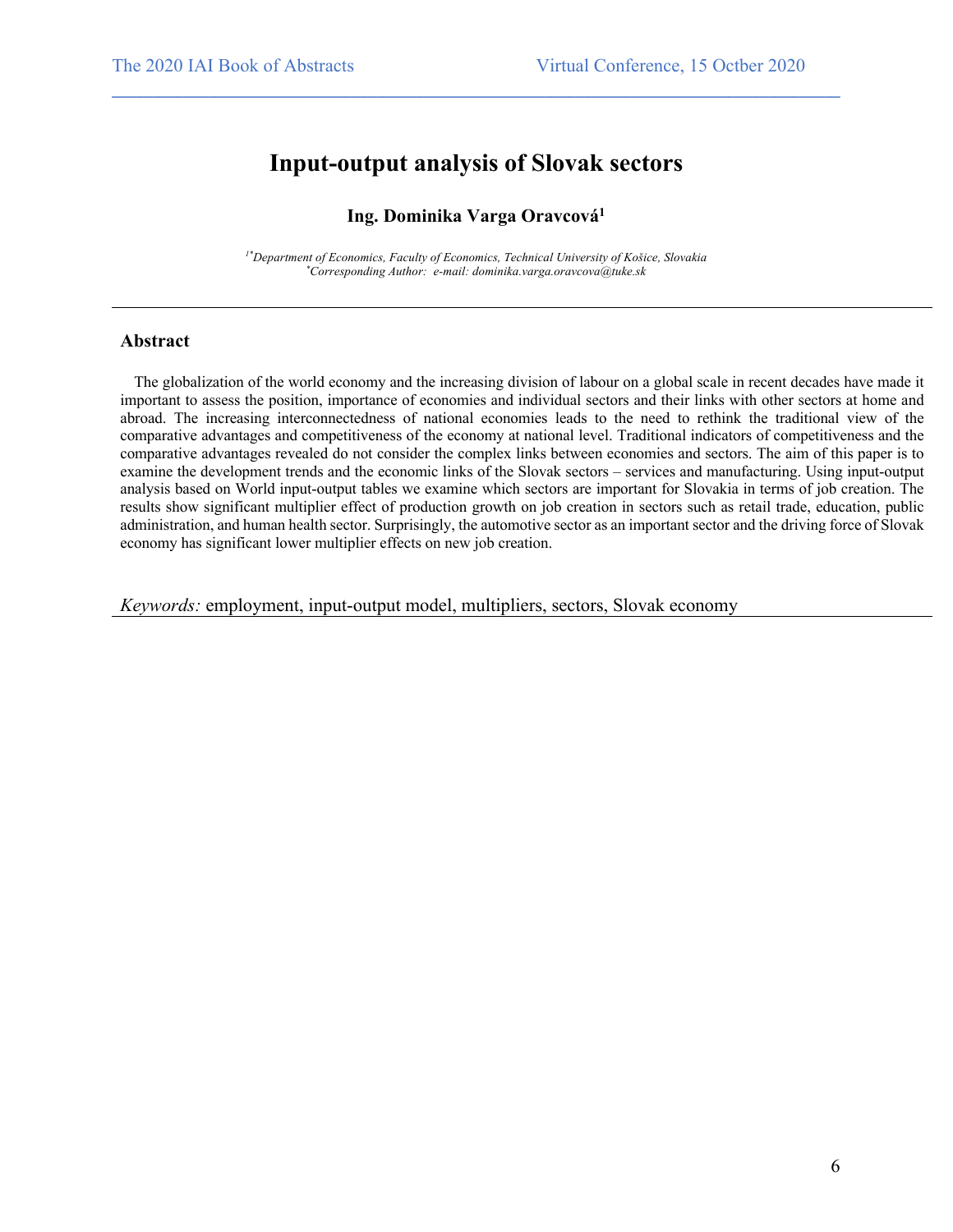## **Data Envelopment Analysis as a tool to evaluate the financial health of micro companies**

 $\mathcal{L}_\mathcal{L} = \{ \mathcal{L}_\mathcal{L} = \{ \mathcal{L}_\mathcal{L} = \{ \mathcal{L}_\mathcal{L} = \{ \mathcal{L}_\mathcal{L} = \{ \mathcal{L}_\mathcal{L} = \{ \mathcal{L}_\mathcal{L} = \{ \mathcal{L}_\mathcal{L} = \{ \mathcal{L}_\mathcal{L} = \{ \mathcal{L}_\mathcal{L} = \{ \mathcal{L}_\mathcal{L} = \{ \mathcal{L}_\mathcal{L} = \{ \mathcal{L}_\mathcal{L} = \{ \mathcal{L}_\mathcal{L} = \{ \mathcal{L}_\mathcal{$ 

### **Michaela Kavčáková1 , Emil Exenberger2**

*<sup>1</sup> Technical University of Košice, Faculty of Economics, Department of Banking and investments, Slovak Republic 2\* Technical University of Košice, Faculty of Economics, Department of Applied Mathematics and Business Informatics, Slovak Republic \* Corresponding Author: e-mail: emil.exenberger@tuke.sk*

#### **Abstract**

 The most vulnerable group of companies in terms of bankruptcy and financial health are micro companies, where even a small change in the market can lead to major problems. This means that the need to monitor your financial health applies not only to small, medium and large, but especially to micro companies. In this article, we will focus on Slovak micro companies that belong to the ICT sector. Our goal is to use the method of Data Envelopment Analysis to evaluate the financial health of Slovak micro companies and create for them a particular model. Used data come from the Slovak portal Finstat. Specifically, we used data of Slovak ICT micro companies in the 2013- 2017 period. The overall results of this article are compared with the results of other studies that have used micro companies as a sample when evaluating the financial health of the company. We will compare these results based on the calculated index of correct classification and the index of warning reliability. Based on the results of this paper and their comparison with similar studies, we recommend using the traditional Zmijevski X-score model to predict the threat of bankruptcy for micro companies with less than 10 employees.

*Keywords:* financial health, bankruptcy, Data Envelopment Analysis, index of correct classification, index of warning reliability, micro companies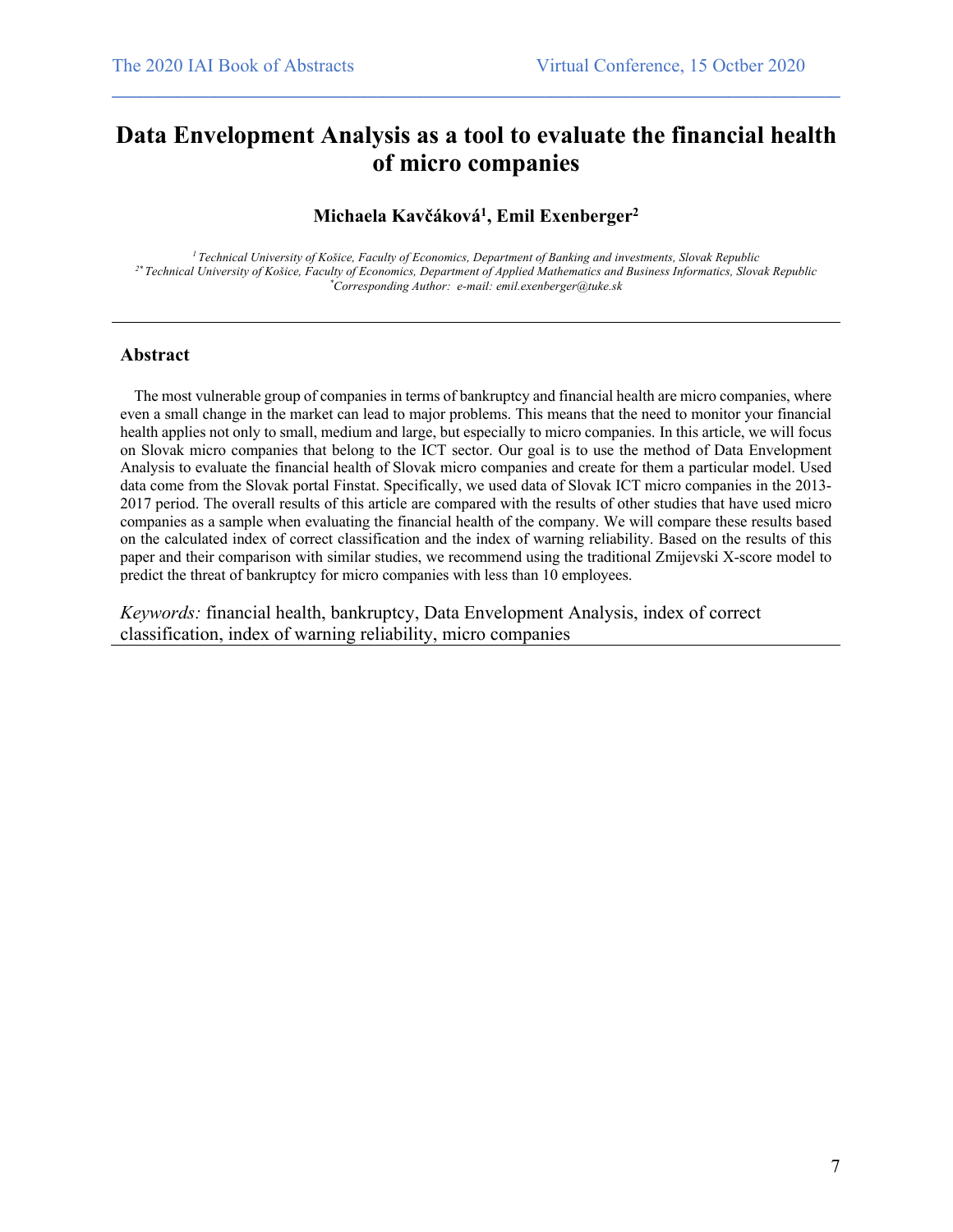## **Comparison of value-added tax and turnover tax in the context of mitigation of tax evasion at the level of the European Union and the Slovak Republic**

 $\mathcal{L}_\mathcal{L} = \{ \mathcal{L}_\mathcal{L} = \{ \mathcal{L}_\mathcal{L} = \{ \mathcal{L}_\mathcal{L} = \{ \mathcal{L}_\mathcal{L} = \{ \mathcal{L}_\mathcal{L} = \{ \mathcal{L}_\mathcal{L} = \{ \mathcal{L}_\mathcal{L} = \{ \mathcal{L}_\mathcal{L} = \{ \mathcal{L}_\mathcal{L} = \{ \mathcal{L}_\mathcal{L} = \{ \mathcal{L}_\mathcal{L} = \{ \mathcal{L}_\mathcal{L} = \{ \mathcal{L}_\mathcal{L} = \{ \mathcal{L}_\mathcal{$ 

### **Róbert Oravský1 , Anna Bánociová2**

*1\*Department of Finance, Faculty of Economics Technical University of Košice, Slovak Republic 2 Department of Finance, Faculty of Economics Technical University of Košice, Slovak Republic \* Corresponding Author: e-mail: robert.oravsky@tuke.sk*

#### **Abstract**

 The aim of this paper is to analyze the defects of the value-added tax system, the reasons for tax evasion on value-added tax, compare the differences between the value-added tax system and turnover tax, and determine which system would be more effective in eliminating tax fraud. Value-added tax is currently the most widely used indirect tax in almost every developed economy in the world. Value-added tax, abbreviated "VAT", as one of the most advanced economies in the world - the USA does not use. The USA instead of VAT has introduced the so-called "sales tax", which can be compared to a turnover tax. Value-added tax makes it possible to refund the tax, which tax subjects can abuse and thus unjustifiably enrich themselves at the expense of the state budget of the country, thus committing tax evasion. The turnover tax system does not allow the possibility for taxpayers to claim a tax refund and therefore does not allow tax evasion at all as in the case of value-added tax. This is one of the reasons why we compare value-added tax with turnover tax. In the paper, we will examine tax evasion at the EU level, and at the same time, we will analyze the possible reintroduction of turnover tax and its effects in the conditions of the Slovak Republic.

*Keywords:* Value-added tax, turnover tax, tax systems comparison, mitigation of tax evasion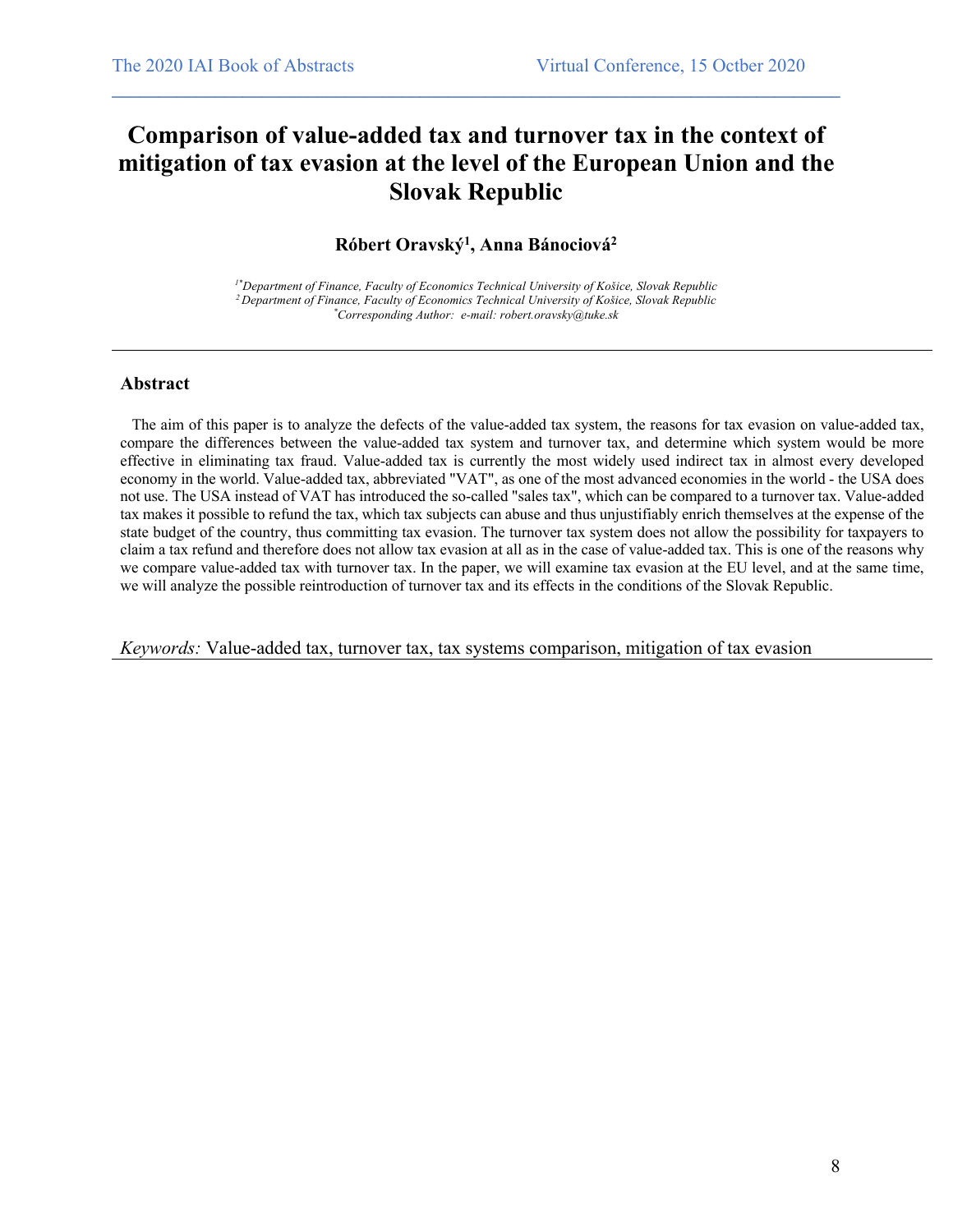## **The population ageing and age equality in the V4 countries**

 $\mathcal{L}_\mathcal{L} = \{ \mathcal{L}_\mathcal{L} = \{ \mathcal{L}_\mathcal{L} = \{ \mathcal{L}_\mathcal{L} = \{ \mathcal{L}_\mathcal{L} = \{ \mathcal{L}_\mathcal{L} = \{ \mathcal{L}_\mathcal{L} = \{ \mathcal{L}_\mathcal{L} = \{ \mathcal{L}_\mathcal{L} = \{ \mathcal{L}_\mathcal{L} = \{ \mathcal{L}_\mathcal{L} = \{ \mathcal{L}_\mathcal{L} = \{ \mathcal{L}_\mathcal{L} = \{ \mathcal{L}_\mathcal{L} = \{ \mathcal{L}_\mathcal{$ 

### **Denisa Kočanová**

*1\* Department of Finance, Faculty of Economics, Technical University of Košice, the Slovak Republic*

#### **Abstract**

The main aim of the presented paper was to highlight the importance of the equality in every domain of society, especially those related to age. Demographic changes and opportunities for people aged 55 years and more were observed involving the population of the V4 countries. The specific indicators that evaluates the life of elderly and their development in the period 2009–2019 were analyzed. The Age Equality Index that rates every country of the Visegrad Group individually was created and the country's performance on the given indicators was evaluated at the same time. The indicators were divided into five key areas: education, labour market, earnings and social inclusion, health, and digital economy and society. Data were primarily obtained from EU-SILC and ECHP public surveys. To set the indices a data normalization and proximity-to-target methodology were used. The main results of the analysis showed that age equality is improving, mostly in the Czech Republic, where discrimination is very rare. The Czech Republic got the best score for the latest year, while Poland ranked at the second place. Third place was taken by Hungary and the worst score was achieved by Slovakia. On the other hand, the biggest change within the reference period was observed in the Czech Republic, Hungary, Slovakia and Poland, respectively.

*Keywords:* population ageing; age equality; discrimination; V4 countries.

*Keywords:* probability, Poisson distribution, Excel, Mathematica, GeoGebra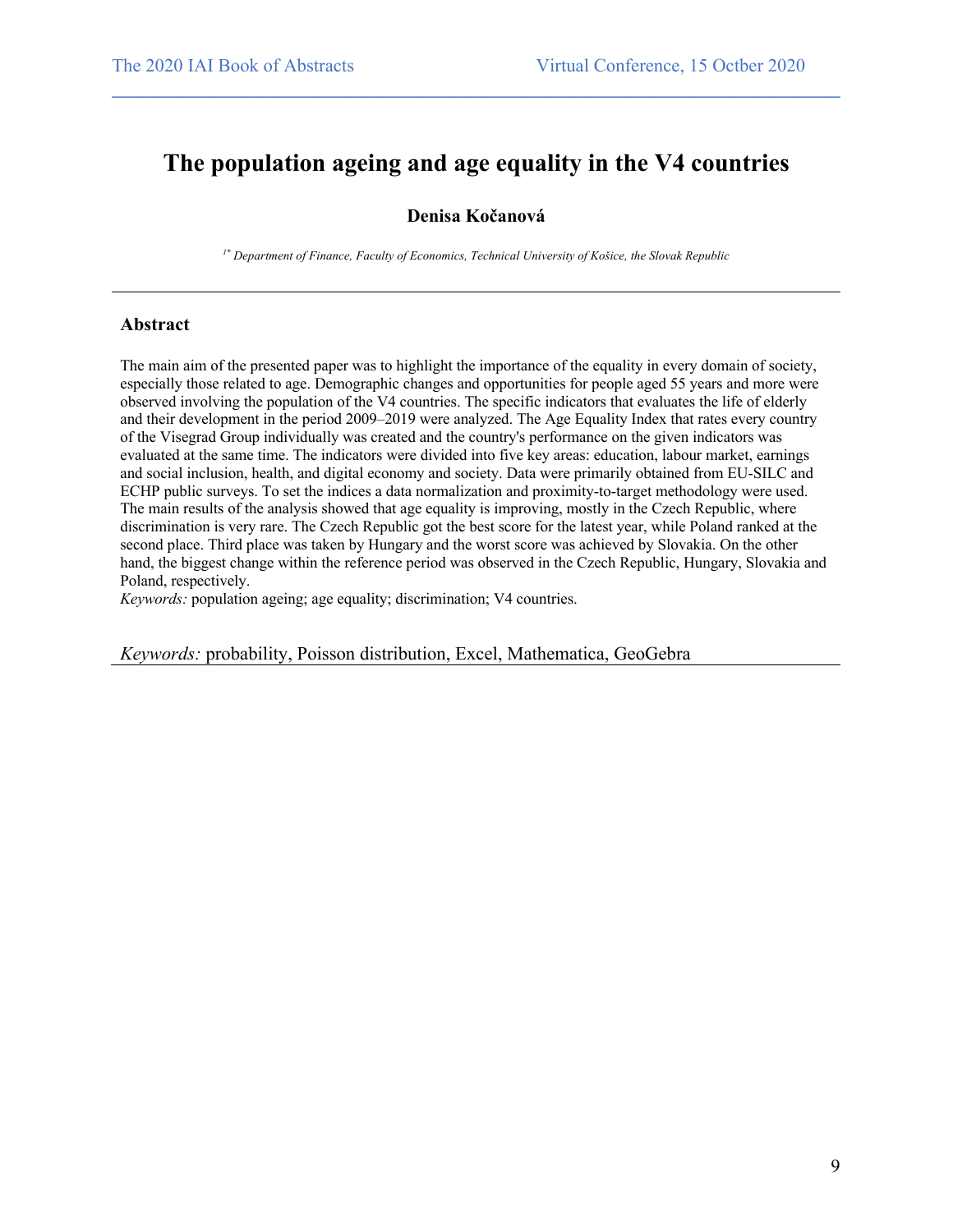## **Analysis and prediction of the development of private banking in the Slovak republic**

 $\mathcal{L}_\mathcal{L} = \{ \mathcal{L}_\mathcal{L} = \{ \mathcal{L}_\mathcal{L} = \{ \mathcal{L}_\mathcal{L} = \{ \mathcal{L}_\mathcal{L} = \{ \mathcal{L}_\mathcal{L} = \{ \mathcal{L}_\mathcal{L} = \{ \mathcal{L}_\mathcal{L} = \{ \mathcal{L}_\mathcal{L} = \{ \mathcal{L}_\mathcal{L} = \{ \mathcal{L}_\mathcal{L} = \{ \mathcal{L}_\mathcal{L} = \{ \mathcal{L}_\mathcal{L} = \{ \mathcal{L}_\mathcal{L} = \{ \mathcal{L}_\mathcal{$ 

#### **Simona Juhásová**

*Technical university of Košice, Department of Finance, Faculty of Economics, Slovakia*

#### **Abstract**

 The purpose of the paper was to analyze the progress of private banking sector in commercial banks in the Slovak republic. The position of private banking sector and products and services provided by commercial banks (including product portfolio) were analyzed. Seven most important commercial banks in the Slovak republic were observed for the reference period 2010 – 2019. The following indicators which evaluate the level of private banking sector were analyzed: assets under private banking management, percentage change in assets, number of private clients, volume of assets per client, number of private bankers, number of clients per private banker, volume of assets managed by individual banker, threshold for entry into private banking. The results of the analysis showed that the private banking has been developing positively since 2010. Although offers of the commercial banks seems to be different at the first sight, they offer very similar products and services and their main aim is to satisfy the requirements of clients. We also found that the highest volume of assets per client belongs to the bank that managed the lowest volume of assets in the long-term.

*Keywords:* banking, commercial banking, private banker, private client, asset management, wealth management.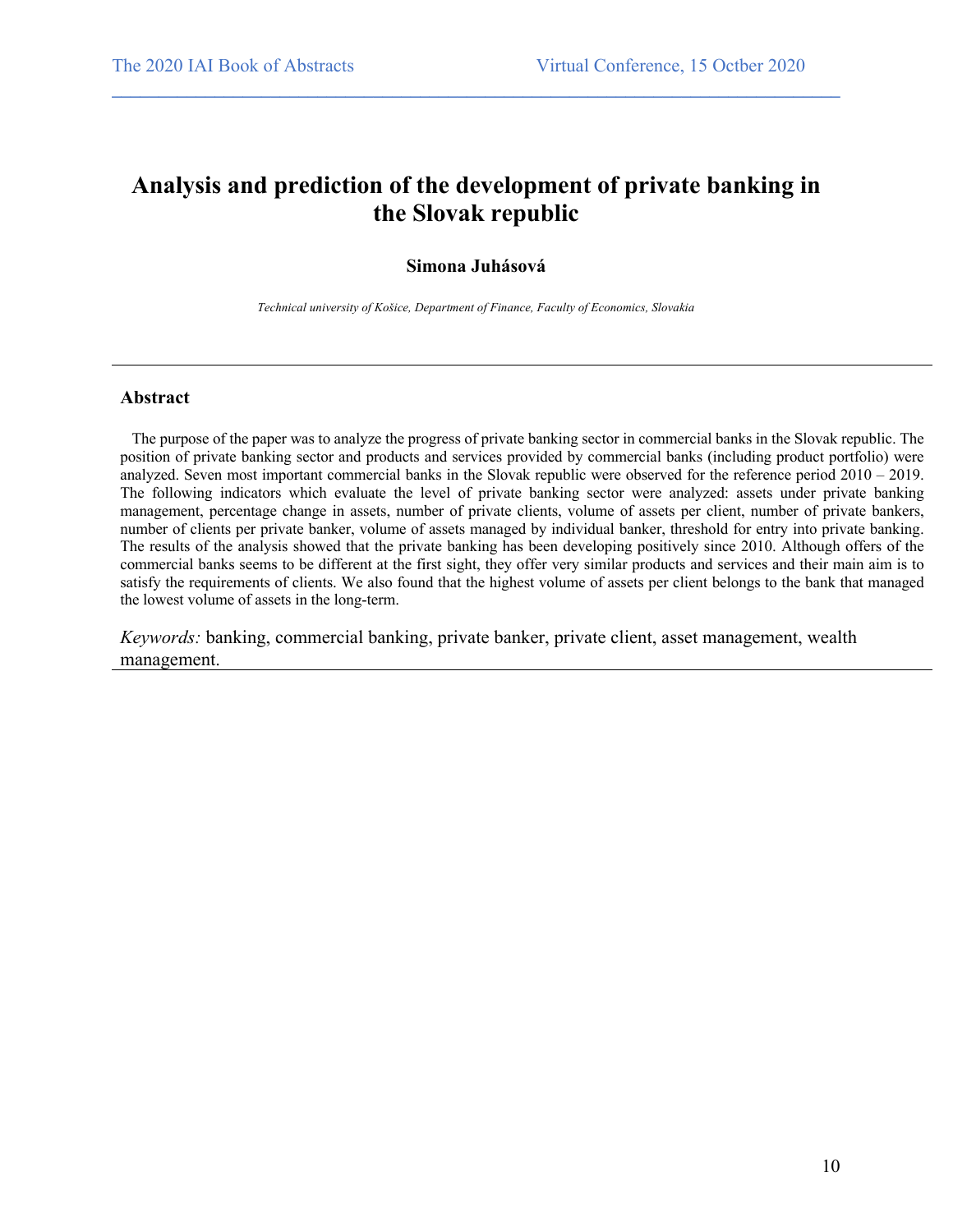### **Impact of external circumstances on risk management in banks**

 $\mathcal{L}_\mathcal{L} = \{ \mathcal{L}_\mathcal{L} = \{ \mathcal{L}_\mathcal{L} = \{ \mathcal{L}_\mathcal{L} = \{ \mathcal{L}_\mathcal{L} = \{ \mathcal{L}_\mathcal{L} = \{ \mathcal{L}_\mathcal{L} = \{ \mathcal{L}_\mathcal{L} = \{ \mathcal{L}_\mathcal{L} = \{ \mathcal{L}_\mathcal{L} = \{ \mathcal{L}_\mathcal{L} = \{ \mathcal{L}_\mathcal{L} = \{ \mathcal{L}_\mathcal{L} = \{ \mathcal{L}_\mathcal{L} = \{ \mathcal{L}_\mathcal{$ 

### **Ivana Rađenović1**

*1\*PhD Student, Faculty of Economics, University of Novi Sad, Republic of Serbia*

#### **Abstract**

The dynamics of modern banking has caused the formation of specialized sectors within banks whose purpose is to monitor, evaluate and control risks that directly affect the stability of the entity itself. Through efficient risk management, the bank preserves unchanged business dynamics, creating a positive effect on the stability of the entire banking system of an economy.

From the recession of 2000, through the oil crisis of 2003, to the mortgage crisis of the American market in 2007, which spread to the rest of the world, and consequently, the insolvency of several European countries that caused the instability of the entire EU and the question of its survival in its original form as an economic-monetary union, it is evident that challenges are frequently posed to the risk management sectors.

However, considering current analysis and already visible consequences, one of the worst crises affecting the global economy is the emerging socio-economic crisis caused by the COVID 19 virus pandemic. In order to systematize and present consequences of the emerging pandemic on the global economic system as a specific situation for which global economy was not ready, the topic *Impact of external circumstances on risk management in banks* has been chosen.

*Keywords:* bank, risk management, crisis, COVID 19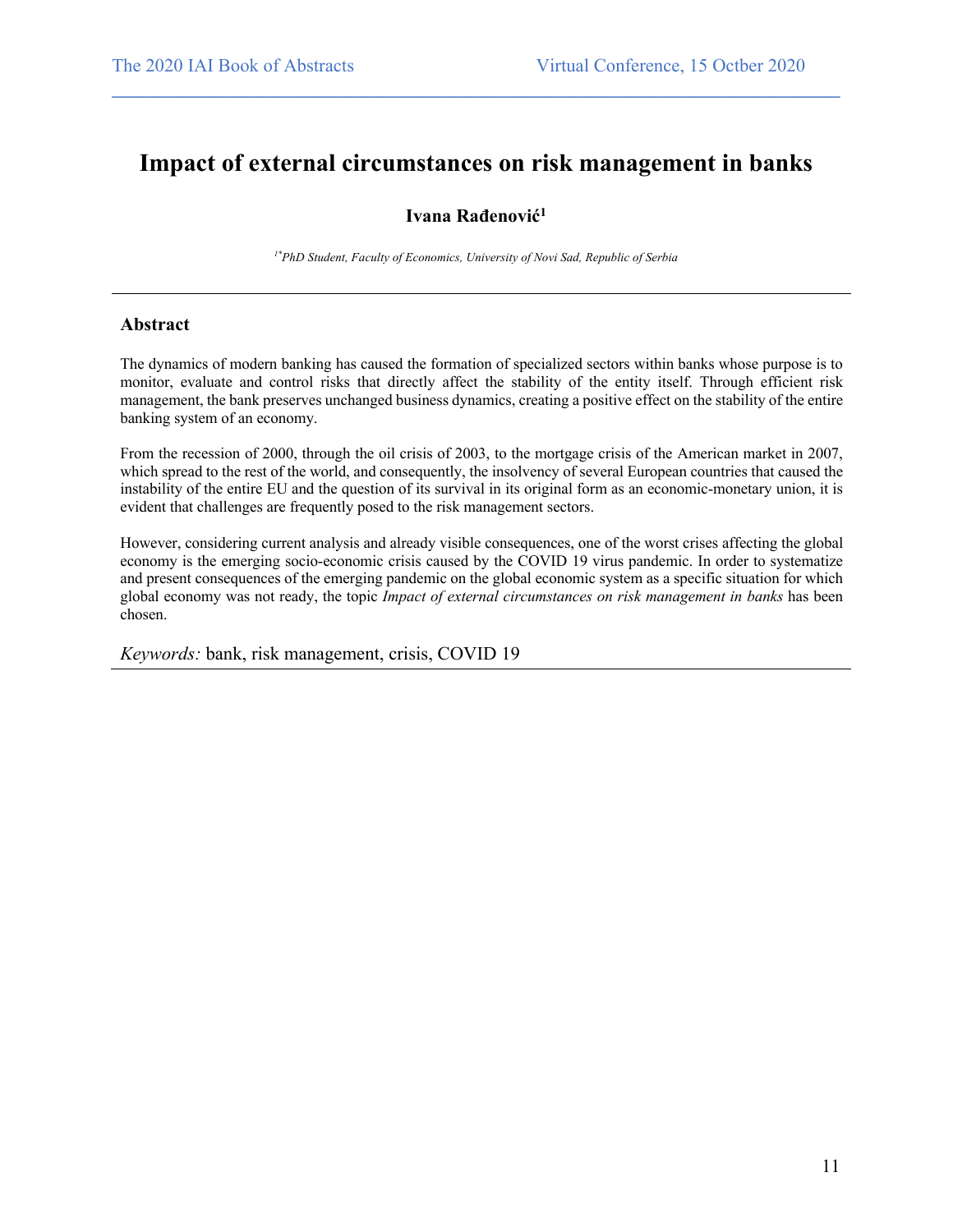## **Importance of Introduction and Application of Financial Management and Control in the Public Sector in BiH**

 $\mathcal{L}_\mathcal{L} = \{ \mathcal{L}_\mathcal{L} = \{ \mathcal{L}_\mathcal{L} = \{ \mathcal{L}_\mathcal{L} = \{ \mathcal{L}_\mathcal{L} = \{ \mathcal{L}_\mathcal{L} = \{ \mathcal{L}_\mathcal{L} = \{ \mathcal{L}_\mathcal{L} = \{ \mathcal{L}_\mathcal{L} = \{ \mathcal{L}_\mathcal{L} = \{ \mathcal{L}_\mathcal{L} = \{ \mathcal{L}_\mathcal{L} = \{ \mathcal{L}_\mathcal{L} = \{ \mathcal{L}_\mathcal{L} = \{ \mathcal{L}_\mathcal{$ 

### **Mag. oec. Antonio Vukoja1 , Matea Antonela Vukoja2**

*1\* Director of Audit Company UHY REVIDENT doo Mostar Certified Accountant and Certified and Internal and Forensic Auditor 2 Revident doo Grude asistent audit \* Corresponding Author: e-mail:* bozo.vukoja@tel.net.ba

#### **Abstract**

The introduction and implementation of FUK in FBiH aims to incorporate a modern public internal financial control system (PIFC) into traditional public resources management models. This area is one of the reform areas in which Bosnia and Herzegovina is obliged to harmonize the legislative framework and practices with the good practices and regulations recommended by the European Commission. The establishment and development of the PIFC is also an obligation of Bosnia and Herzegovina established by the Stabilization and Association Agreement between the European Community and the member states, of the one part, and Bosnia and Herzegovina, of the other part.

The Public Internal Financial Control (PIFC) system focuses on enhancing transparency, financial discipline and dedicated use of public resources, that is, transparent, economical, efficient and effective management of public resources, and control of the use of those resources. The topic of this paper is "Financial Management and Control in the Public Sector", where the aim is to show through the conducted theoretical research the level of achievement of the establishment of this system in public sector institutions in BiH. The European Union wants to direct all potential member countries towards development of internal controls in the use of their own resources, but also to create a control environment that would ensure the dedicated use of EU funds.

In Bosnia and Herzegovina, there is no single legal framework in terms of a single law governing public internal financial controls. The contents of the applicable legal provisions at all three levels (BiH, FBiH, RS) are largely congruent thanks to the Coordination Committee of Central Harmonization Units in Bosnia and Herzegovina, through which the harmonization of regulations and practices in the development of public internal financial controls is ensured.

*Keywords*: public sector, finance, control.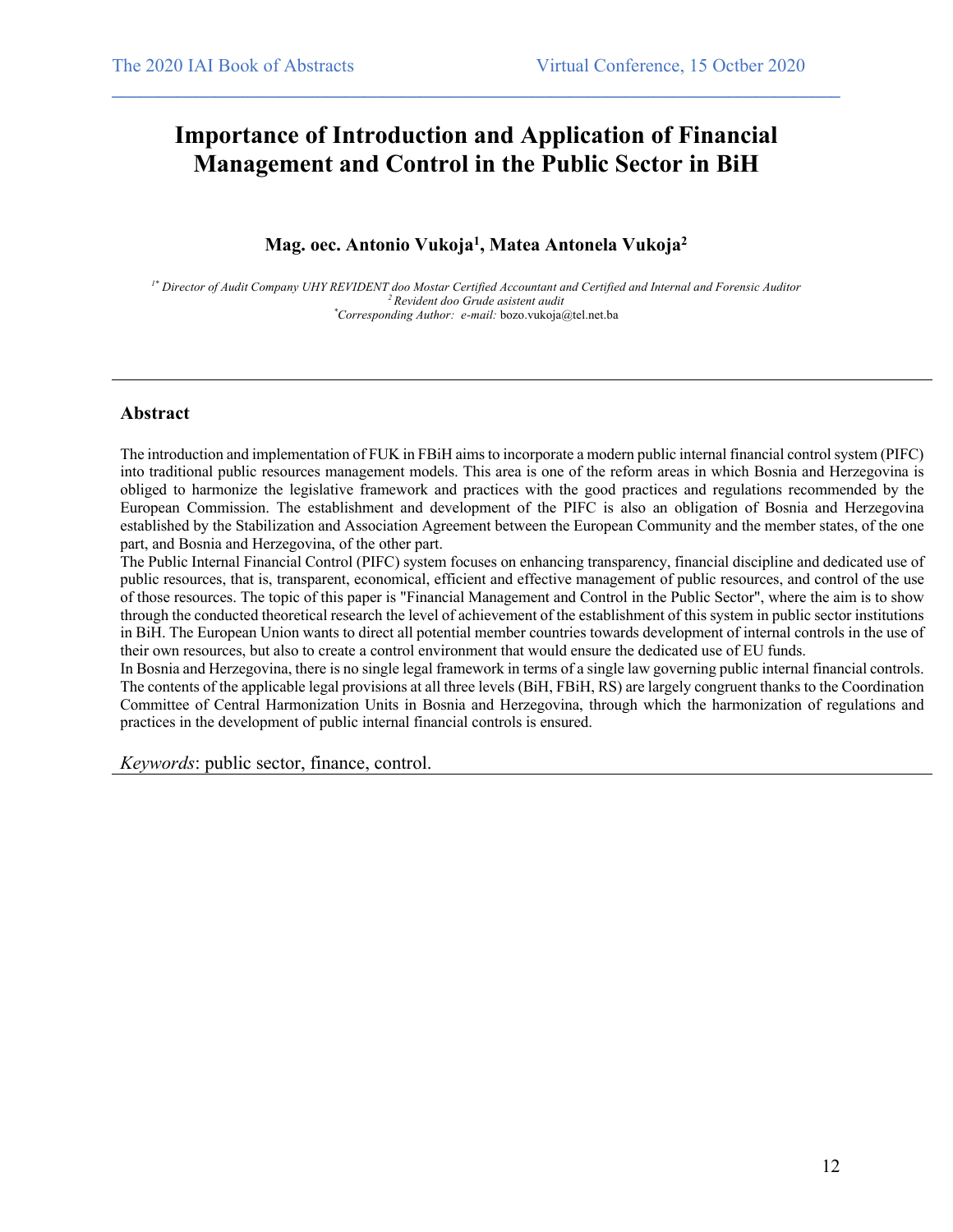## **Determining Non-Antropocentric Value Oriented to Sustainability**

 $\mathcal{L}_\mathcal{L} = \{ \mathcal{L}_\mathcal{L} = \{ \mathcal{L}_\mathcal{L} = \{ \mathcal{L}_\mathcal{L} = \{ \mathcal{L}_\mathcal{L} = \{ \mathcal{L}_\mathcal{L} = \{ \mathcal{L}_\mathcal{L} = \{ \mathcal{L}_\mathcal{L} = \{ \mathcal{L}_\mathcal{L} = \{ \mathcal{L}_\mathcal{L} = \{ \mathcal{L}_\mathcal{L} = \{ \mathcal{L}_\mathcal{L} = \{ \mathcal{L}_\mathcal{L} = \{ \mathcal{L}_\mathcal{L} = \{ \mathcal{L}_\mathcal{$ 

### **Demetrio M. Bova1**

*1\* PhD Candidate, University of Warsaw \* Corresponding Author: e-mail: demetriombova@gmail.com*

#### **Abstract**

.

The largest mechanism providing information about the value of our actions and results is the market. The price derives from demand and supply equilibrium and, as such, on the necessity and the scarcity of the object to trade. The main demand driver, that determines what is scarce and necessary, is the subject's preference and utility and, as such, it is anthropocentric. The value of a good in function of its role for the overall system sustainability it is not necessarily so. This dissertation enquires a nonanthropocentric price mechanism oriented to sustainability by introducing structural changes in the models of Sraffa by innovations partially introduced by Ayres and Georgescu-Roegen and partially original.

*Keywords:* employment, input-output model, multipliers, sectors, Slovak economy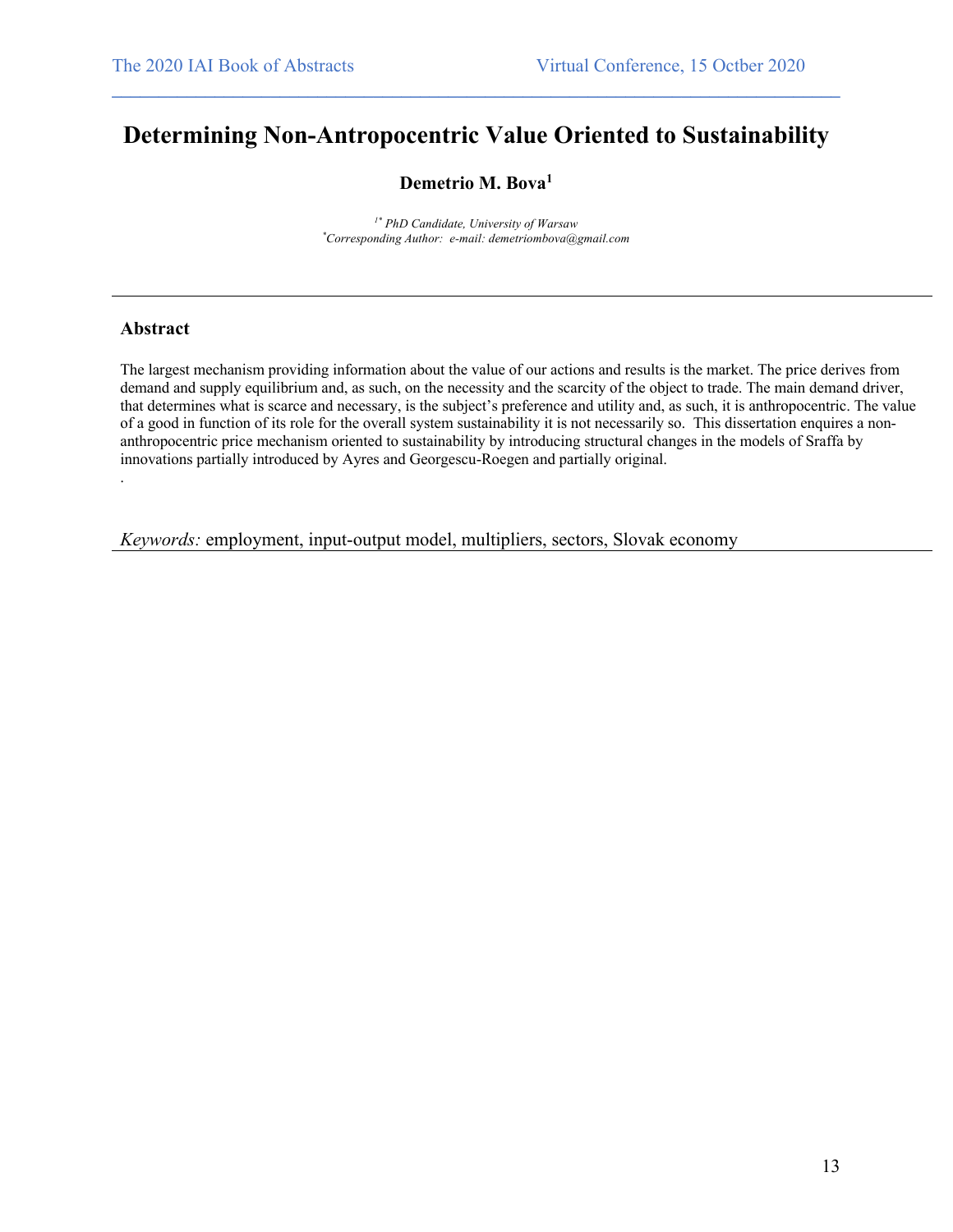## **Analysis of Financial Performance of Commercial Banks in Serbia**

 $\mathcal{L}_\mathcal{L} = \{ \mathcal{L}_\mathcal{L} = \{ \mathcal{L}_\mathcal{L} = \{ \mathcal{L}_\mathcal{L} = \{ \mathcal{L}_\mathcal{L} = \{ \mathcal{L}_\mathcal{L} = \{ \mathcal{L}_\mathcal{L} = \{ \mathcal{L}_\mathcal{L} = \{ \mathcal{L}_\mathcal{L} = \{ \mathcal{L}_\mathcal{L} = \{ \mathcal{L}_\mathcal{L} = \{ \mathcal{L}_\mathcal{L} = \{ \mathcal{L}_\mathcal{L} = \{ \mathcal{L}_\mathcal{L} = \{ \mathcal{L}_\mathcal{$ 

### **Ivana Rađenović1**

*1\*PhD Student, Faculty of Economics, University of Novi Sad, Republic of Serbia*

#### **Abstract**

The constant dynamics of the Serbian banking sector is largely conditioned by macroeconomic developments and the political situation in the country. With the arrival of foreign banks, the structure of the sector itself has changed greatly. From the former typical socialist political system when banks were precisely concentrated in certain territories and with traditionally defined areas of banking products and services, the banking sector has experienced a complete reorganization of its business with the entry of foreign capital into the domestic market.

Today, more than twenty banks, mostly foreign, operate on the territory of Serbia, and their operations set the conditions for providing banking services. Overall, the role of the National Bank of Serbia as the central regulatory unit of the banking system of Serbia is extremely important, which, with its regulations and recommendations, largely dictates the way credit and deposit institutions operate.

The business performance of commercial banks directly affects the Serbian market as a whole. Considering that market fluctuations are frequent and the prospect of business stability is uncertain, there is a clear need to analyze the performance of the banking sector as one of the key measures of market success of Serbia as a whole. Therefore, this topic was chosen in order to analyze and define the basic parameters of the banking sector of Serbia. Methodologically, the analysis of financial performance indicators was performed with special reference to the key parameters of bank performance, but also the structure of the banking sector in order to facilitate understanding of the complexity of the issue itself.

*Keywords:* bank, financial performance, banking sector, National Bank of Serbia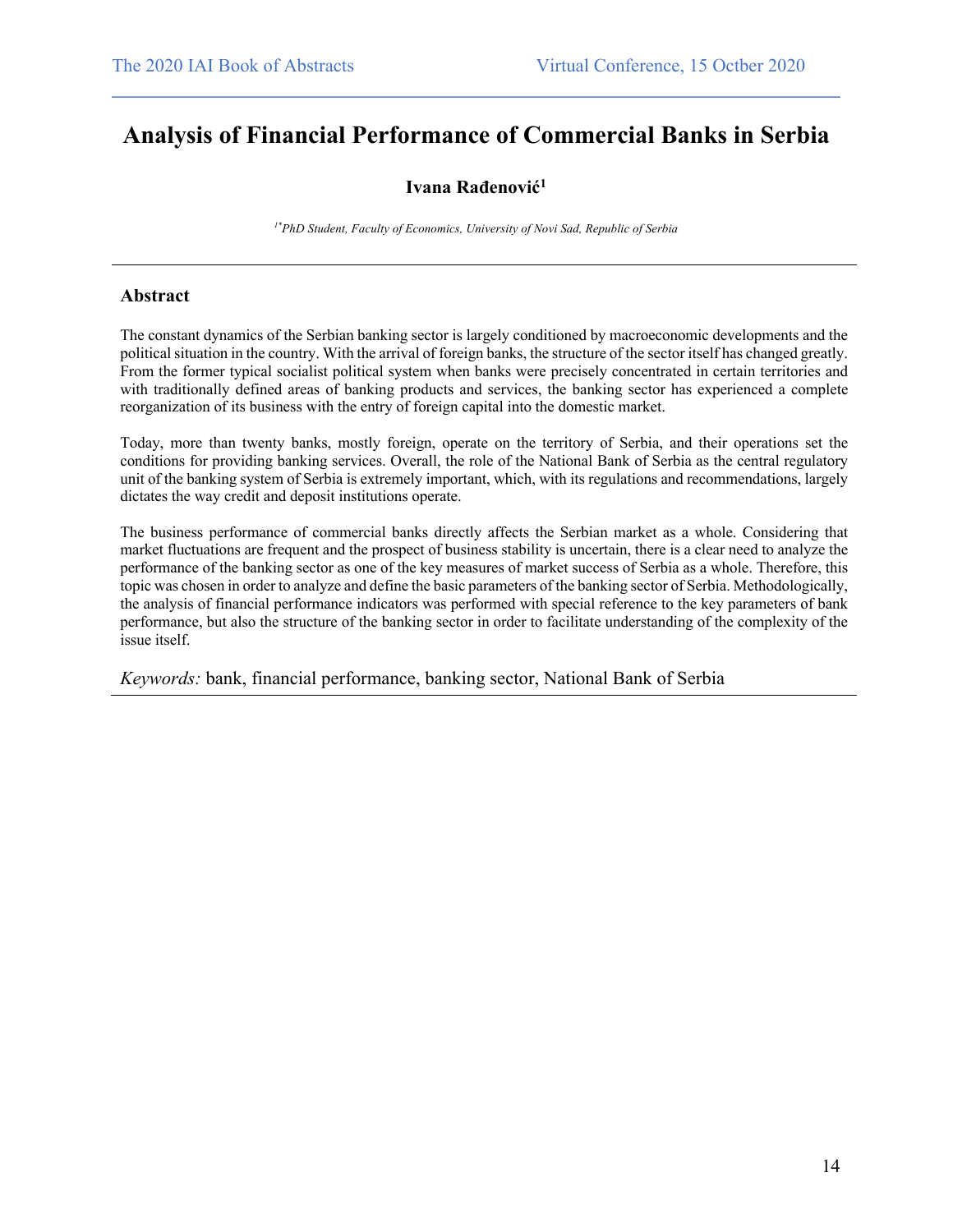## **Covid-19: New World are We Ready**

 $\mathcal{L}_\mathcal{L} = \{ \mathcal{L}_\mathcal{L} = \{ \mathcal{L}_\mathcal{L} = \{ \mathcal{L}_\mathcal{L} = \{ \mathcal{L}_\mathcal{L} = \{ \mathcal{L}_\mathcal{L} = \{ \mathcal{L}_\mathcal{L} = \{ \mathcal{L}_\mathcal{L} = \{ \mathcal{L}_\mathcal{L} = \{ \mathcal{L}_\mathcal{L} = \{ \mathcal{L}_\mathcal{L} = \{ \mathcal{L}_\mathcal{L} = \{ \mathcal{L}_\mathcal{L} = \{ \mathcal{L}_\mathcal{L} = \{ \mathcal{L}_\mathcal{$ 

### **Prof. Ing. Massimo Introzzi <sup>1</sup>**

*1\* University of Milano Bicocca - IseDe \* Corresponding Author: e-mail: massimo.introzzi@unimib.it*

#### **Abstract**

After 10 months of pandemic, health situation, international relations and global economic and financial situation are out of control. We are undergoing practical effects of most exotic aspects of chaos theory: "butterfly effect".

Edward Lorenz described butterfly effect in a paper published in 1963; he set the follow question: "Could the flapping of a butterfly's wings in Brazil cause a tornado in Texas?".

Today, more than ever, the question we must ask ourselves is whether mankind (people, political, financial and international organizations) will be able to change.

The actions implemented by the governments of various nations seem to be aimed solely at communicating to the population the fact that the State Institution takes care of them. Even if in reality 'a coherent, shared and coordinated strategy at an international level does not seem to emerge in any nation. . Even the two large federal entities, the US and the EU, have failed to express univocal coordination and governance within themselves.

Politics does not seem to be working on identifying new ways of managing international relations and health needs at a global level.

Focusing on the short term is strongly influencing the economic and financial interventions that do not seem to express any vision for the future, worrying the apparent underestimation of the medium-term effects that will occur as a result of the uncontrolled growth of public debt.

Fundamental challenge on which we will have to work shortly will be to stabilize the economic system and international relations, guaranteeing well-being to the populations and supporting the international exchange.recovery. Coordination processes are needed on a global level; environment and health must be placed at forefront of policies and actions over next 30 years to change the situation definitively. All this is worth the irreversible decline of civilization as we know it today.

*Keywords:* COVDI-19; Policies; Health; Development; Mankind;